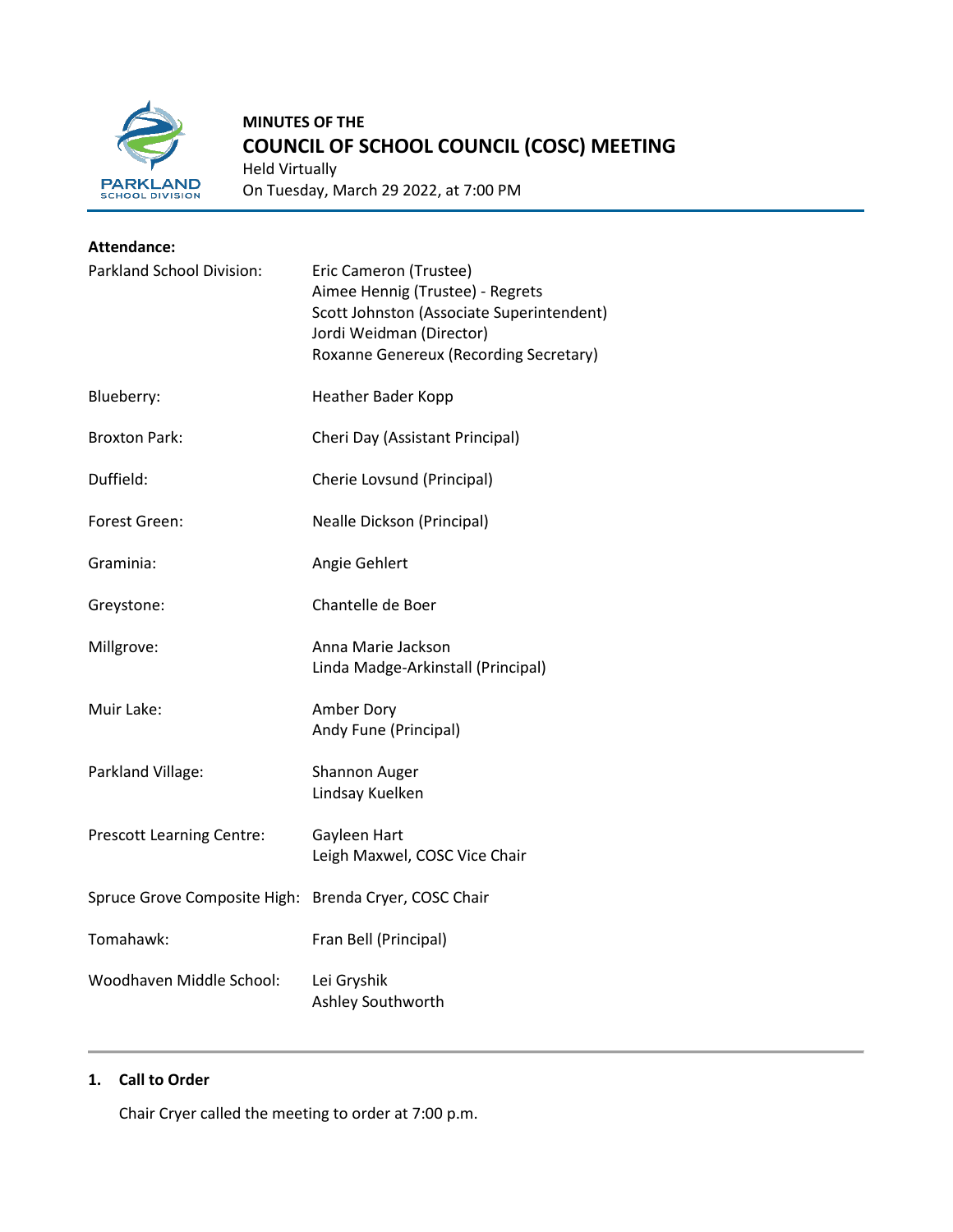#### **2. Treaty Acknowledgement**

#### **3. Welcome and Introductions**

#### **4. Approval of Agenda**

**COSC 19-22** Moved by Lei Gryshik, that the COSC members approve the agenda as amended.

### **CARRIED**

#### **5. Approval of Minutes (February 1, 2022)**

**COSC 20-22** Moved by Leigh Maxwel, that the COSC members approved the minutes of February 1, 2022 as presented.

### **CARRIED**

### **6. Communications (Jordi Weidman)**

Director Jordi Weidman with Communications introduced himself and discussed his background in with COSC members. Director Jordi Weidman further discussed what areas he is responsible for within Parkland School Division.

Director Weidman provided information to the COSC members on how they can update their school websites with events, meeting minutes and other documentation through their School Administration.

Director Jordi Weidman answered questions from COSC members.

### **7. ASCA Conference & Resolutions**

Chair Cryer discussed that ASCA is virtual again for the 2022 year. Chair Cryer went over the importance of ASCA and how having a representative from each school vote on the resolutions is an opportunity to have your voice heard.

Chair Cryer provided information to the COSC members regarding the AGM *<https://www.albertaschoolcouncils.ca/about/annual-general-meeting>*

Chair Cryer reviewed the ASCA resolutions with COSC members and provided information regarding registration, voting credentials and proxies. COSC members reviewed and discussed their concerns with the current ASCA resolutions and how each School came to their decisions with their vote.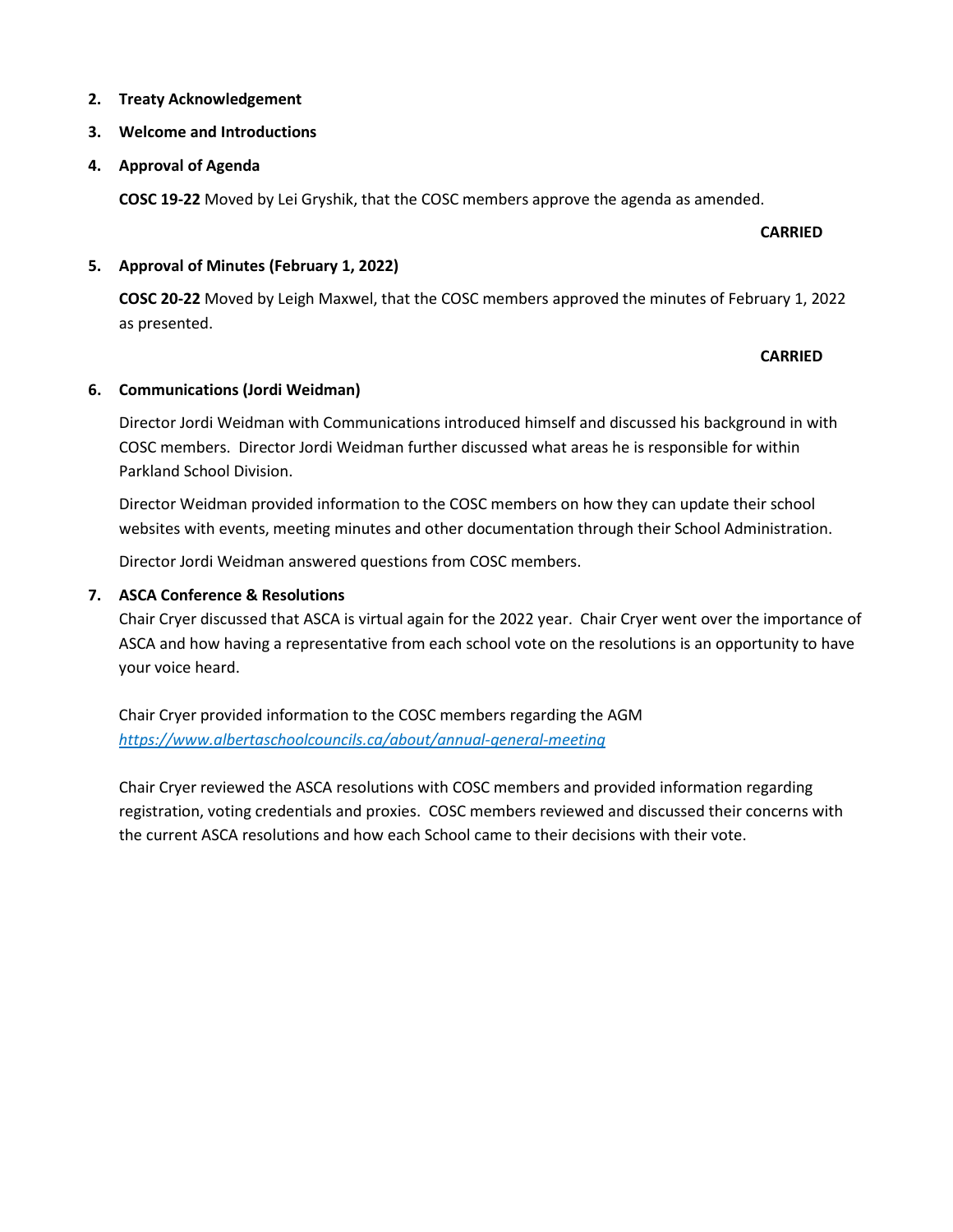| #      | <b>Title</b>                                                                               | <b>Sponsor</b>                                           | <b>Contact</b>                                               |
|--------|--------------------------------------------------------------------------------------------|----------------------------------------------------------|--------------------------------------------------------------|
| P22-01 | Diploma Exam Weighting<br>Change                                                           | George<br><b>McDougall High</b><br><b>School Council</b> | <b>Kelli Ellington</b><br>kellielli@mail.com                 |
| P22-02 | <b>Policy Review for</b><br>Operations and<br><b>Maintenance Funding</b>                   | Sam Livingston<br><b>School Council</b>                  | Cassandra Wyatt<br>samlivingstonkeycommunicator@gmail.com    |
| P22-03 | <b>Restoration of Funding for</b><br>Alberta School Councils'<br><b>Association (ASCA)</b> | Gateway<br><b>Christian School</b><br>Council            | <b>Stephanie VanderLeek</b><br>gcs-schoolcouncil@rdpsd.ab.ca |
| A22-01 | <b>Revise Advocacy Policy: 12-2</b>                                                        | <b>ASCA Board of</b><br><b>Directors</b>                 | <b>Wendy Keiver</b><br>wendyk@albertaschoolcouncils.ca       |

#### Member School Council and ASCA Board\* proposed Resolutions for the 2022 ASCA AGM

#### **Resolutions:**

*<https://www.albertaschoolcouncils.ca/public/download/files/200959>*

**Credential Voting Form**: to be able to vote you must have a voting credential. Deadline for submission is April 15, 2022 at 5pm

*<https://www.albertaschoolcouncils.ca/public/download/files/199610>*

**Proxy Voting Form**: Proxies must be submitted by April 15, 2022 at 5pm.

*<https://www.albertaschoolcouncils.ca/public/download/files/199611>*

#### **8. Board Report (Eric Cameron, Trustee)**

Trustee Cameron provided information to the COSC members outlining Board highlights from the Board Meeting of March 8, 2022.

- Stakeholder Engagements/Attendance Area Review: Parkland School Division completed with the assistance of Edmonton Public an Attendance Area review study of specific schools with PSD *<https://www.psd.ca/download/378346>*. Trustees and Executive held stakeholder engagements with parents for High Park, Prescott, Copperhaven and Parkland Village Schools. These various engagements were crucial in obtaining input on the various attendance area scenarios which will be essential in developing a final plan to deal with student number pressures at various schools. The input received through these engagements will be analyzed and shared with parents prior to a final decision being made by Parkland School Division.
- Spruce Grove Composite High School: The Provincial government did not approve a new SGCHS in this round of the capital project announcements. Everything that was required to submit this project was completed on time both last year and this year. The Board is concerned with the active promoting and funding of Charter Schools by the Provincial government which significantly affects the attendance and funding in public schools in Alberta.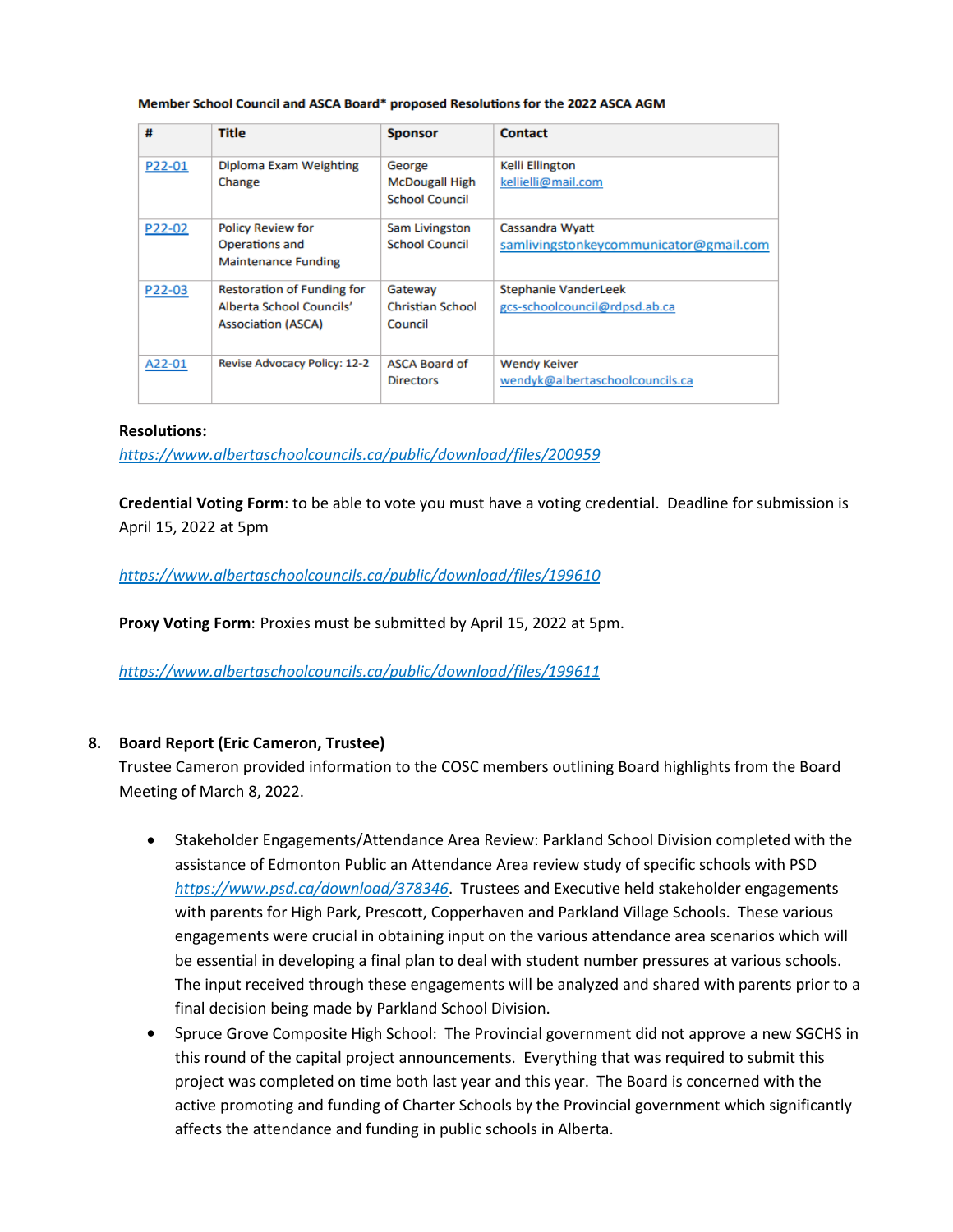- Alberta School Board's Association Edwin Parr nominees: The nominees for the Edwin Parr was brought forward at the March 8, 2022 Board meeting *[https://www.psd.ca/download/384546.](https://www.psd.ca/download/384546)* The award recognizes outstanding first year teachers. The nominees were Alyssa Bridgeman (Connections for Learning), Laura Kraus (Graminia School), and Taylor Pock (Spruce Grove Composite High School). Taylor's name was submitted as the nominee for the 2021-2022 School term.
- Fees and Allowances: These were reviewed and approved by the Board. There are increases to the bus transportation to offset the increase in fuel, carbon tax and contractor rates due to inflation and insurance. School fees will remain the same for the 2022-2023 school term.
- Three Year Capital Plan: The Capital plan was reviewed and approved by the Board.
	- o 2022-2023 Priority One SGCHS replacement; priority Two new K-9 School in east Spruce Grove.
	- o 2023-2024 Priority one modernization of Tomahawk School; Priority Two modernization and preservation of Brookwood School.
	- $\circ$  2024-2025 Priority one modernization and preservation of Forest Green School; Priority two new K-9 School in west Spruce Grove
- Board Policies: Two policies were approved as revised Board Policy 10: Policy Formation and Review and Board Policy 8: Board Committees and Representation.
- 2021-2022 Infrastructure Maintenance Renewal/Capital Maintenance and Renewal Expenditure report: The Board received this report which outlines the major maintenance projects taking place in our schools and the major capital projects that have been completed or in progress within PSD. PSD has been proactive in regular maintenance schedules in relation to roofs, boilers, windows, siding, flooring and grounds.

Trustee Cameron answered questions from COSC members.

# **9. Senior Administration Report (Scott Johnston)**

Associate Superintendent Johnston discussed updates with COSC members.

- Charter Schools Reviewed what this means for public schools.
- New Curriculum: This was/is supposed to be rolled out no documentation has come forward to any school division at this time. Once this information is provided it will be sent to all teaching staff.
- Survey Season: This will be finalized by April 1 as the survey date was extended. Once reviewed all the data will be analyzed.
- Education Plans: We have sent the planning information to the schools so they can complete their Education plans for the following 2022-2023 school term. April to June School Councils can work with their School Administrators with the plans.
- Attendance Area Review & Transitions: student engagement sessions were complete. Students had great questions and ideas during the engagement sessions. Many of the students discussed questions with their parents/guardians prior to the engagement session.
- Funding Manual: The funding manual just came out and is current in review.
- School Council Funding: Province gave school councils each \$500, PSD is currently holding the funds for the School Councils. The funding needs to be utilized in the school term that it's received. COSC